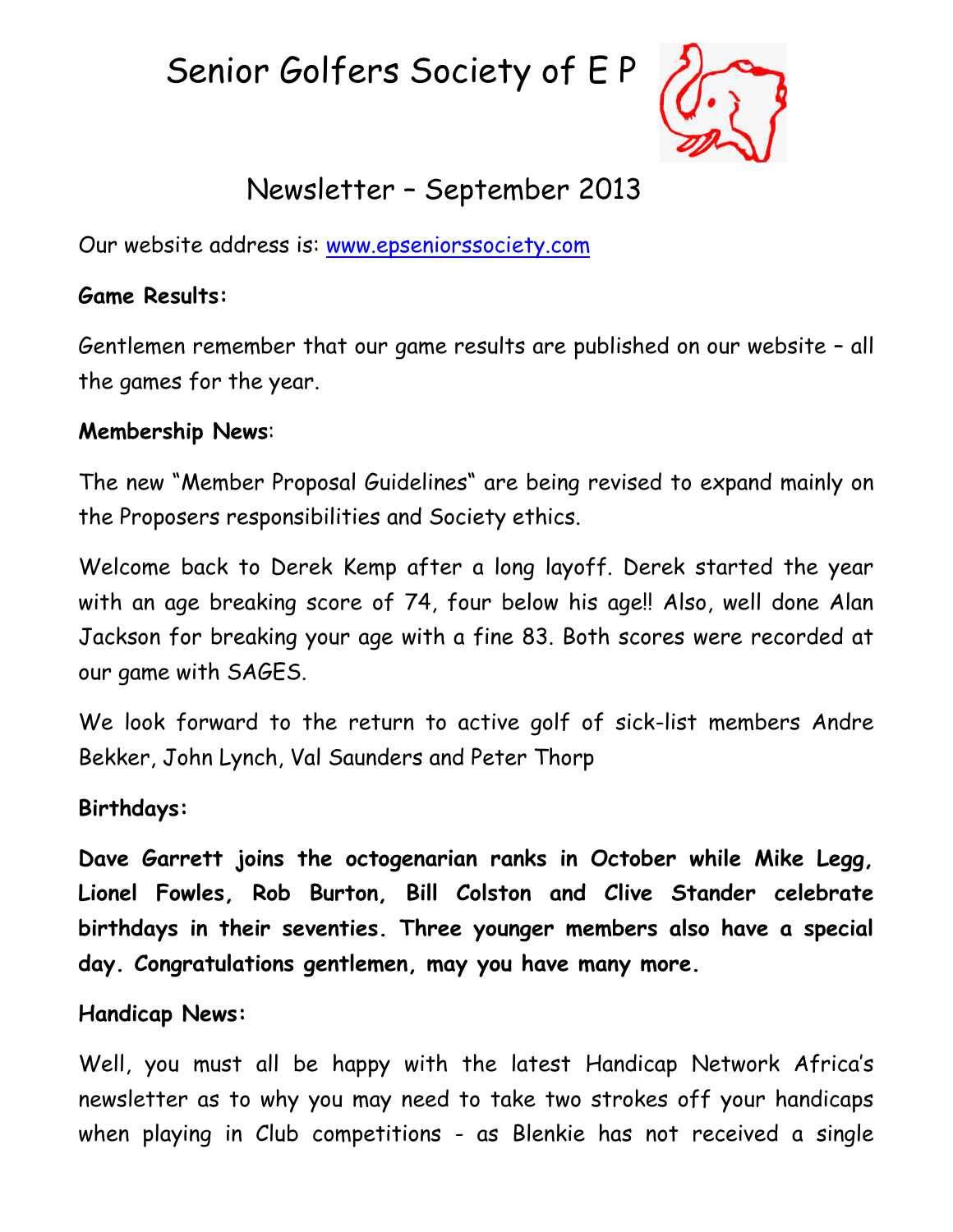comment from those who disagree!!! Unfortunately there are still a number of clubs which have not bothered about their older members and forward tees and wonder why their rounds are down.

# **Change of members contact details:**

A reminder to all members to please notify the Secretary via our website if their contact details change during the year, i.e. home telephone number, cell number, e-mail address, etc. We will soon be starting the update our Membership & Fixtures Book

#### **Active Member Playing Commitment**:

A few members who had fallen below their playing commitments were contacted by the secretary to make an effort to improve their participation in the latter half of the year, thus saving a reprimand early next year!!

#### **Slow Play**:

What can we do to speed up play? The answer is mostly common sense and begins with:

- 1. Be ready to play when it is your turn. Sounds simple, but if you are one of the types that walks away from the cart and hasn't pulled a club until you've checked the yardage, wind and dusted up every loose impediment within a 10 foot radius, then consider yourself a slow player.
- 2. Loosen up your group's strict etiquette code. Before you tee off, discuss how tightly you want to restrict common sense behaviour. Here are some things you can try if the situation allows:
	- a) First-to-last cart rule on the tee—the first one(s) to arrive at the tee, plays first. Last cart, plays last.
	- b) During the play of the hole, where reasonable, allow players closer to the hole to play when ready. Particularly, if they are not in your way and they are waiting for you.
	- c) Let the guy in the fairway (or green-side) bunker play first, then he can be smoothing the sand while somebody else plays on.
	- d) If somebody skulls one over the green, either have somebody else play/putt while he makes his way to his ball and/or consider having someone else rake the bunker if that was the spot of his last stroke.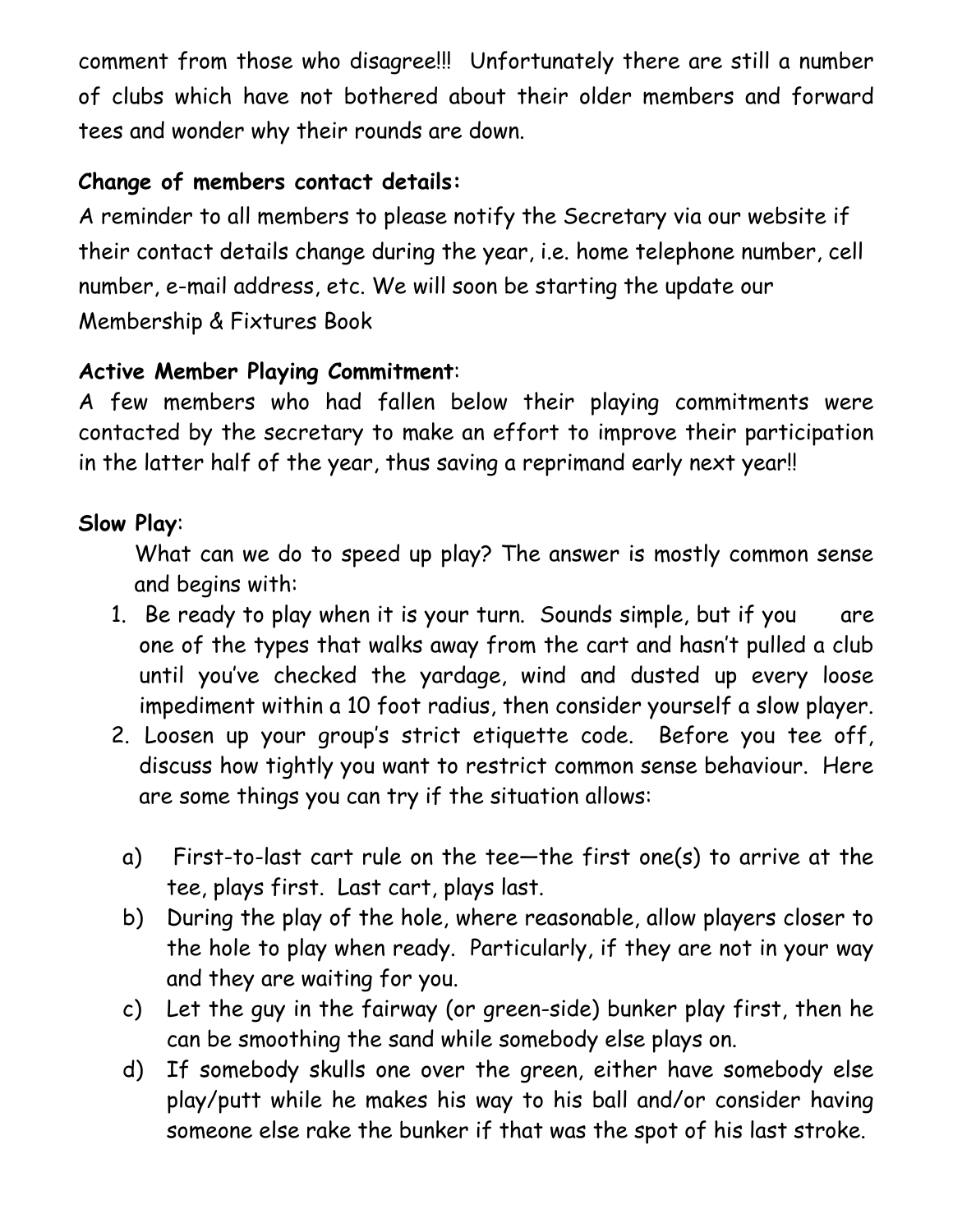- e) Find ways to minimize the number of times you mark your ball on the green. Either encourage continuous putting, or state you have no problem with someone with soft spikes or comfort shoes standing on your line of putt. Really, guys, it won't make a difference 99% of the time.
- f) Help police the green as you depart, looking for towels, clubs, ball retrievers, etc. You never want to have to return for a lost item. ( Blenkie has been known to take the flag with him!)
- g) Get moving! Do your score keeping on the tee or even during the play of the next hole, not adjacent to the putting green.
- 3. If you are sharing a cart with another player, you will have many an occasion where one of you should be walking. Either you leave the cart and walk to your ball, or you drop the passenger off and he walks to catch up. Anybody who insists upon driving or being driven everywhere is slowing down play.
- 4. Speed up your routine. Once it is your turn, if that ball is not underway in 30 seconds, you are slow. It should only take 14 seconds. Stop right now and watch a second hand click through half a minute. See if it doesn't seem like an eternity while you imagine a typical golf swing.
- 5. Do all your green reading, gardening and ball mark repair work while others are performing similar tasks. As long as what you are doing does not irritate a fellow player, get all that stuff out of the way so that when you replace your ball, you are ready to make the stroke.

# **Parting Shots:**

There is an annual contest At Bond University, Australia, calling for the most appropriate definition of a contemporary term. This year the chosen term was "political correctness". The winning student wrote: "Political correctness is a doctrine, fostered by a delusional, illogical minority and promoted by mainstream media, which holds forth the proposition that it is entirely possible to pick up a turd by the clean end.‖